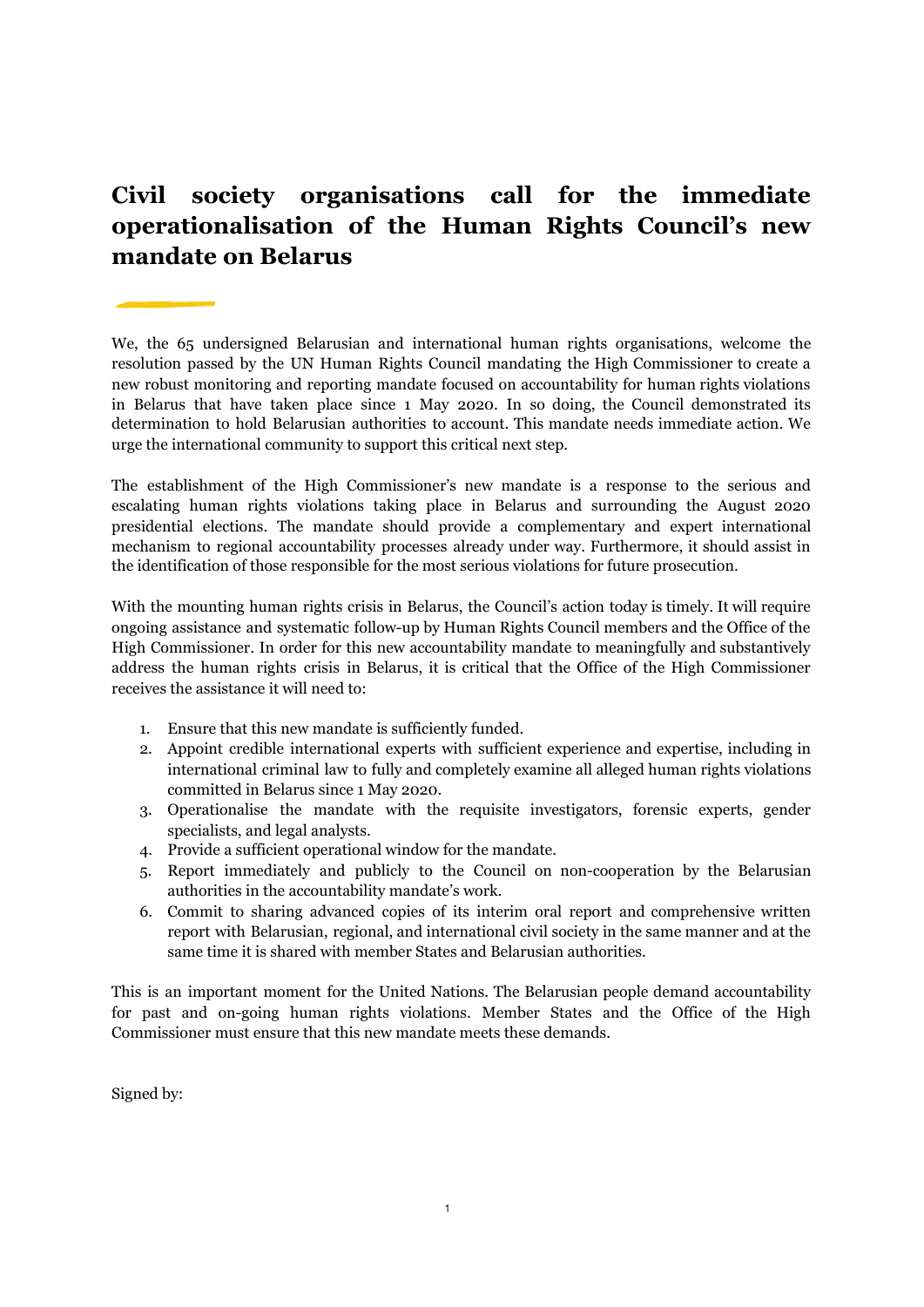| <b>Organisation Name</b>                                                                                | Organisation<br>Country   |
|---------------------------------------------------------------------------------------------------------|---------------------------|
| Agir ensemble pour les droits humains                                                                   | France                    |
| <b>Amnesty International</b>                                                                            | International             |
| <b>ARTICLE 19</b>                                                                                       | United Kingdom            |
| Assoiation UMDPL, member of Educational Human Rights House<br>Chernihiv                                 | Ukraine                   |
| B.a.B.e. Budi aktivna.Budi emancipiran., member of Human Rights<br>House Zagreb                         | Croatia                   |
| Barys Zvozskau Belarusian Human Rights House                                                            | <b>Belarus</b>            |
| Belarusian Helsinki Committee, member of Barys Zvozskau Belarusian<br><b>Human Rights House</b>         | <b>Belarus</b>            |
| Bir Duino Kyrgyzstan / FIDH                                                                             | Kyrgyzstan                |
| CCE "Almenda", member of Human Rights House Crimea                                                      | Ukraine                   |
| Center for Civil Liberties                                                                              | Ukraine                   |
| Centre for Peace Studies, member of Human Rights House Zagreb                                           | Croatia                   |
| Centre for the Development of Democracy and Human Rights                                                | <b>Russian Federation</b> |
| CIVICUS: World Alliance for Citizen Participation                                                       | South Africa              |
| Civil Society and Freedom of Speech Initiative Center for the Caucasus                                  | <b>Russian Federation</b> |
| CROSOL - Croatian Platform for International Citizen Solidarity,<br>member of Human Rights House Zagreb | Croatia                   |
| DefendDefenders (East and Horn of Africa Human Rights Defenders<br>Project)                             | Uganda                    |
| DRA (Deutsch-Russischer Austausch)                                                                      | Germany                   |
| DRA (Deutsch-Russischer Austausch)                                                                      | Germany                   |
| ECPM (Together Against the Death Penalty)                                                               | France                    |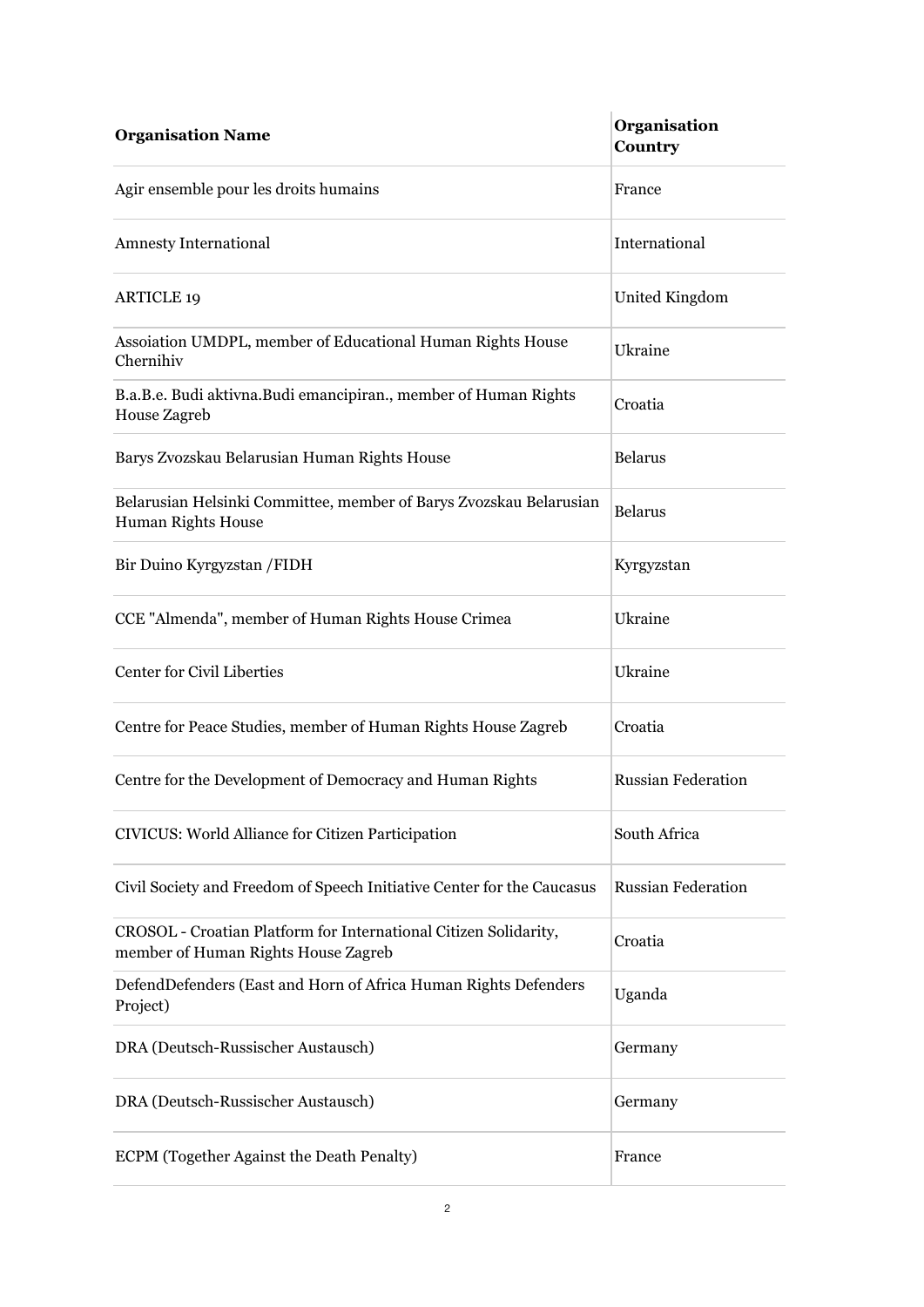| Educational Human Rights House - Chernihiv                                                                                     | Ukraine        |
|--------------------------------------------------------------------------------------------------------------------------------|----------------|
| Election Monitoring and Democracy Studies Center, member of Human<br>Rights House Azerbaijan                                   | Azerbaijan     |
| <b>FIDH</b>                                                                                                                    | France         |
| <b>Foundation of Regional Initiatives</b>                                                                                      | Ukraine        |
| Georgian Centre for Psychosocial and Medical Rehabilitation of Torture<br>Victims - GCRT, member of Human Rights House Tbilisi | Georgia        |
| Helsinki Citizens' Assembly Vanadzor                                                                                           | Armenia        |
| Helsinki Foundation for Human Rights                                                                                           | Poland         |
| Human Rights Center of Azerbaijan                                                                                              | Azerbaijan     |
| Human Rights House Foundation                                                                                                  | International  |
| Human Rights House Yerevan, member of Human Rights House<br>Yerevan                                                            | Armenia        |
| Human Rights House Zagreb                                                                                                      | Croatia        |
| Human Rights Monitoring Institute                                                                                              | Lithuania      |
| <b>Human Rights Watch</b>                                                                                                      | International  |
| humanrights.ch                                                                                                                 | Switzerland    |
| International Bar Association's Human Rights Institute (IBAHRI)                                                                | United Kingdom |
| International Centre for civil initiatives "Our House"                                                                         | <b>Belarus</b> |
| International Service for Human Rights (ISHR)                                                                                  | Switzerland    |
| Kharkiv Regional Foundation "Public Alternative"                                                                               | Ukraine        |
| La Strada International                                                                                                        | Netherlands    |
| Law Society of England and Wales                                                                                               | United Kingdom |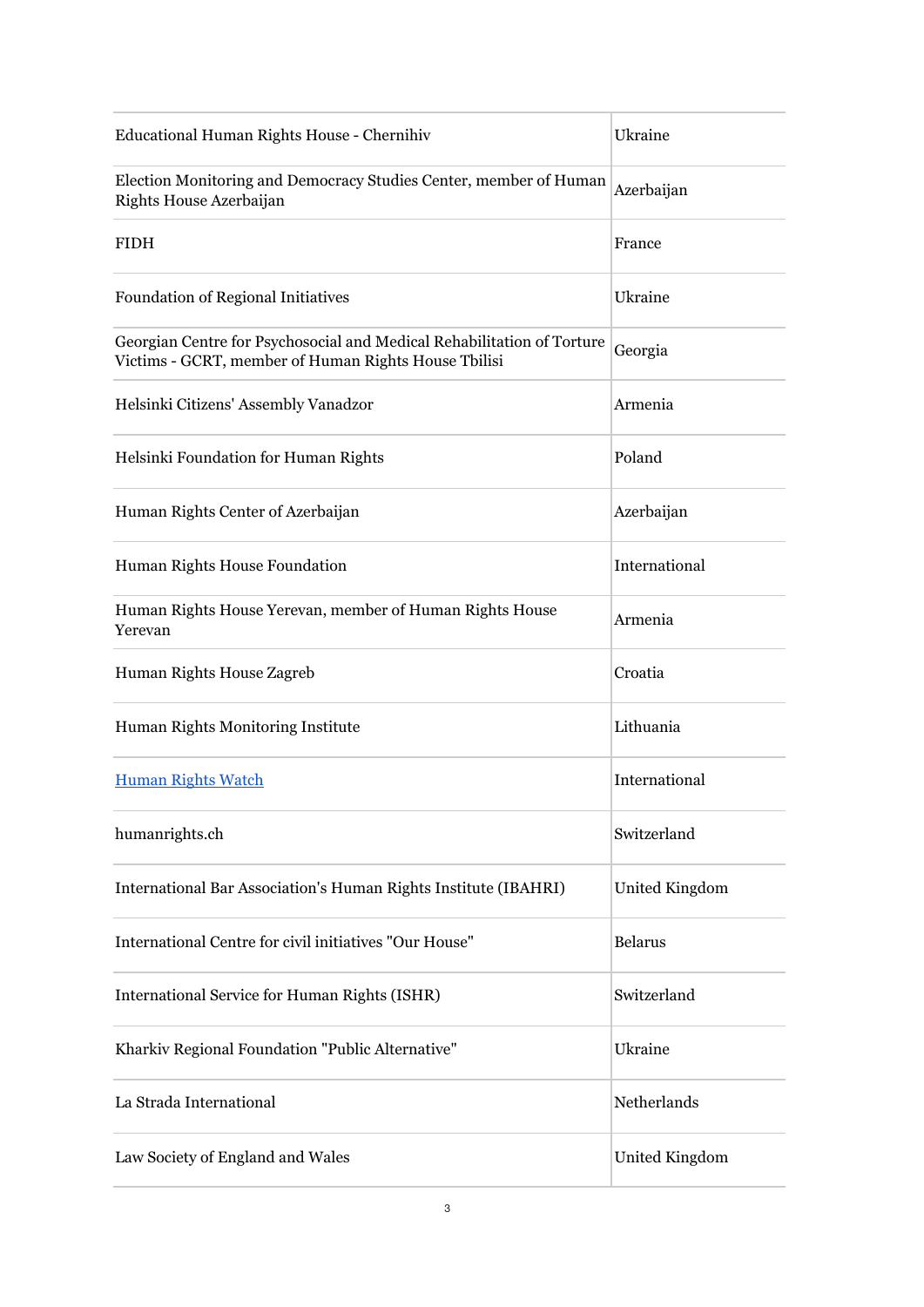| Legal Initiative, member of Barys Zvozskau Belarusian Human Rights<br>House | <b>Belarus</b>            |
|-----------------------------------------------------------------------------|---------------------------|
| Legal policy research centre                                                | Kazakhstan                |
| Libereco - Partnership for Human Rights                                     | Germany                   |
| Media Institute, member of Human Rights House Tbilisi                       | Georgia                   |
| Mental Health and Human Rights Info                                         | Norway                    |
| Netherlands Helsinki Committee                                              | Netherlands               |
| NGO MART, member of Educational Human Rights House Chernihiv                | Ukraine                   |
| Norwegian Helsinki Committee                                                | Norway                    |
| Paris Bar / Barreau de Paris                                                | France                    |
| Pink human rights defender NGO, member of Human Rights House<br>Yerevan     | Armenia                   |
| Promo LEX                                                                   | Moldova                   |
| Public Association "Dignity"                                                | Kazakhstan                |
| <b>Public Verdict Foundation</b>                                            | <b>Russian Federation</b> |
| Rights Georgia, member of Human Rights House Tbilisi                        | Georgia                   |
| RSF, Reporters Without Borders                                              | International             |
| Russian Research Centre for Human Rights                                    | <b>Russian Federation</b> |
| <b>SAR Europe</b>                                                           | Ireland                   |
| Southern Africa Human Rights Defenders Network                              | Southern Africa           |
| Swedish OSCE-network                                                        | Sweden                    |
| <b>UNITED</b> for Intercultural Action                                      | Hungary                   |